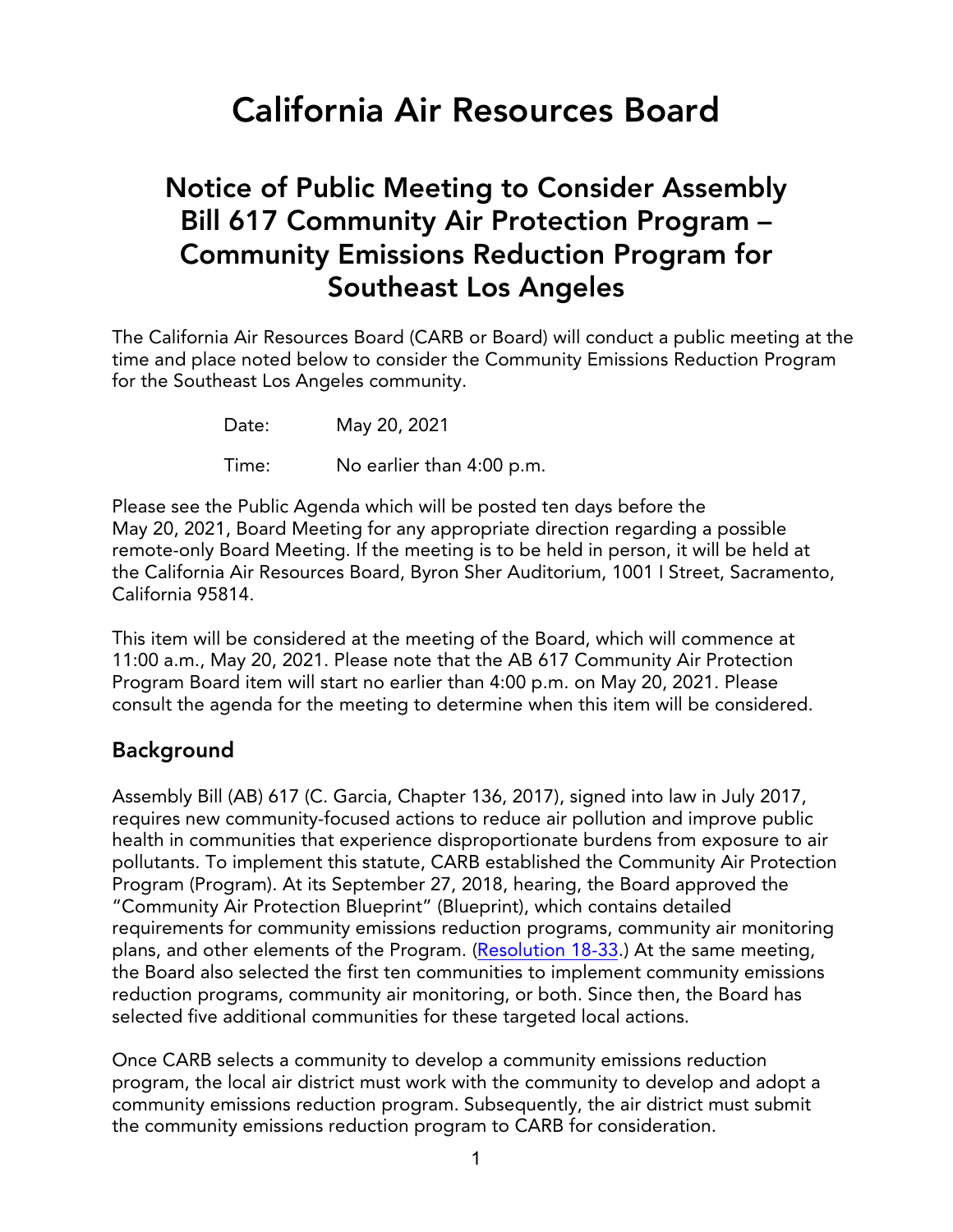CARB selected the community of Southeast Los Angeles for a community emissions reduction program on December 13, 2019. The South Coast Air Quality Management District (South Coast AQMD) worked with a community steering committee to develop the Southeast Los Angeles Community Emissions Reduction Plan (Plan) to reduce exposure to air pollution in the community. The South Coast AQMD Governing Board adopted the Plan on December 4, 2020.

CARB staff reviewed the Plan to determine whether it: complies with the minimum criteria the legislation and the Blueprint established for community emissions reduction programs; reflects community priorities; and sets a foundation to deliver emissions and exposure reductions in Southeast Los Angeles. CARB staff also held a virtual community meeting on April 6, 2021, to hear directly from Southeast Los Angeles community members and other stakeholders on their perspectives on the Plan. CARB staff released the *Southeast Los Angeles Community Emissions Reduction Program Staff Report*, which contains a summary of the review and staff recommendations to the Board.

# **Proposed Action**

The Board will hear about the contents of the Plan and consider CARB staff's recommendations for Board action contained in the Southeast Los Angeles Community Emissions Reduction Program Staff Report. Copies of the report may be obtained from CARB's website at <https://ww2.arb.ca.gov/capp> beginning April 23, 2021. Because of current travel, facility, and staffing restrictions, the California Air Resources Board's offices have limited public access. Please contact Bradley Bechtold, Regulations Coordinator, at [Bradley.bechtold@arb.ca.gov](mailto:Bradley.bechtold@arb.ca.gov) or (916) 322-6533 if you need physical copies of the report.

Interested members of the public may present comments orally or in writing at the meeting and may provide comments by postal mail or by electronic submittal before the meeting. To be considered by the Board, written comments not physically submitted at the meeting must be received **no later than May 10, 2021,** and addressed to the following:

Postal mail: Clerks' Office, California Air Resources Board 1001 I Street, Sacramento, California 95814

Electronic submittal: http://www.arb.ca.gov/lispub/comm/bclist.php

Please note that under the California Public Records Act (Government Code section 6250 et seq.), your written and oral comments, attachments, and associated contact information (e.g., your address, phone, email, etc.) become part of the public record and can be released to the public upon request.

CARB requests that written statements on this item be filed at least ten days prior to the meeting so that CARB staff and Board members have additional time to consider